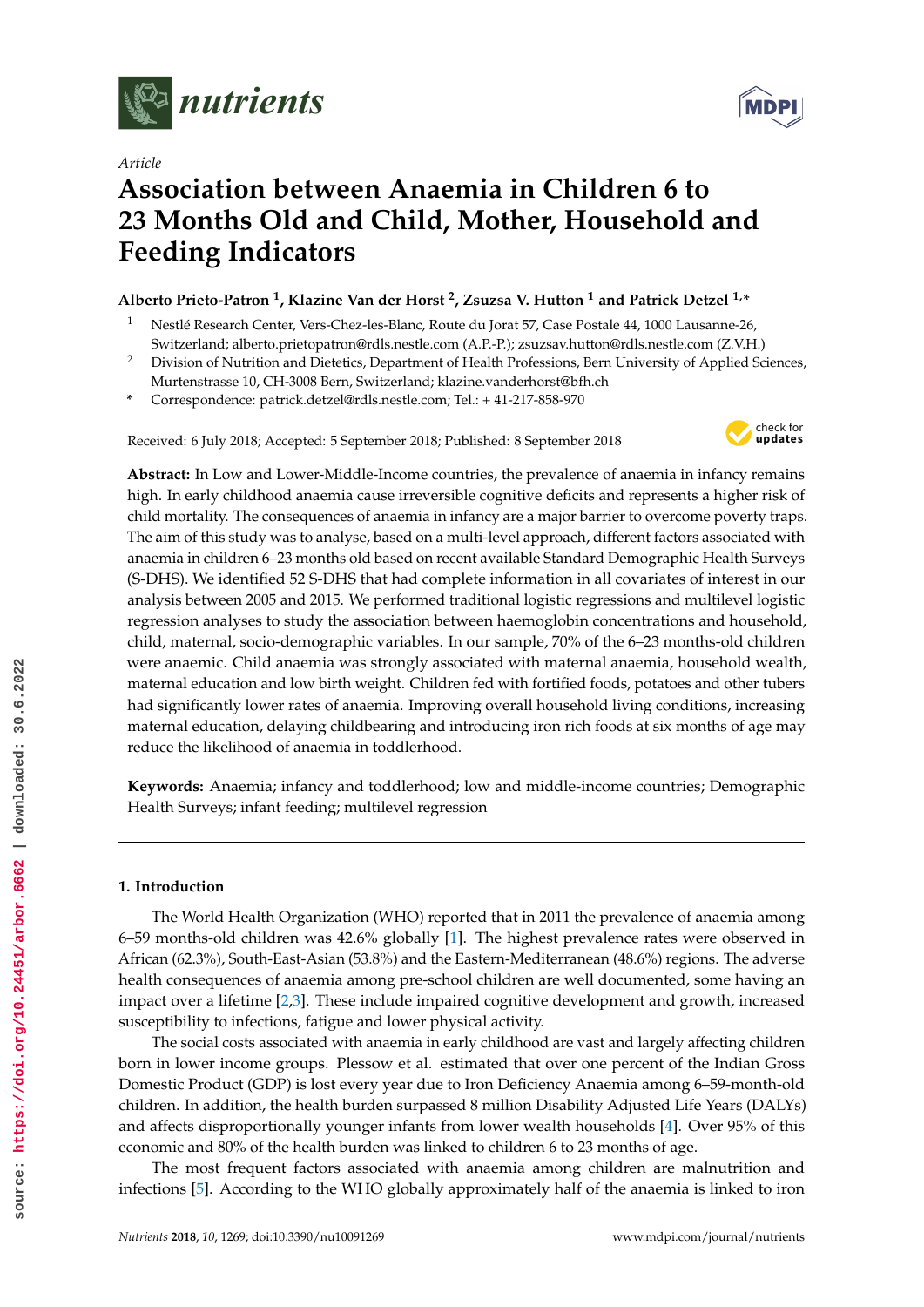deficiency, although this proportion varies by geography and population groups [1,6]. Other conditions can also lead to anaemia, such as a deficiency of other micronutrients, phytate rich diets, acute and chronic infections including malaria, HIV and tuberculosis, as well as haemoglobinopathies [7–9].

In addition, maternal, household and community factors have been reported to increase the risk of being anaemic in early childhood. The complexity of these factors and their interaction require multi-faceted strategies to address anaemia globally. However, it is difficult to draft optimal policies without untangling the relative contribution of these factors associated with increased risk of anaemia and their inter-relation.

Anaemia among infants is determined by a large number of factors. For example, poverty per se leads to increased food insecurity and lower sanitation facilities but could only be considered as the cause of anaemia indirectly. It acts through inter-related determinants (intermediate variables). These intermediate determinants can be further divided into hierarchically or parallel inter-related sub-groups. Victora et al. proposed the use of conceptual frameworks in epidemiological multivariate analysis [10]. They postulate that multivariate analysis is most often used to determine the effect of an assumed risk factor on the investigated outcome after controlling for cofounding factors to explore whether the effect is direct or mediated by other factors. Researchers often combine multi-level modelling with epidemiological conceptual frameworks to analyse confounders at different levels of data clustering. Uthman and Ngnie-Teta et al. used both multi-level modelling and conceptual frameworks. The first to analyse factors associated with child malnutrition in Nigeria and the second to analyse the individual and community variables associated with the severity of anaemia in children in Mali and Benin [6,11]. Merlo et al. had extensively discussed the advantages and limitations of multi-level analysis in social epidemiology in dichotomous dependent variables [12,13]. Among the advantages of using multilevel regression discussed by Merlo are that this technique provides additional understanding of the distribution and determinants of geographical, social and individual disparities in health status.

In our analysis, we adopt this multi-level approach to explore the key risk factors, malnutrition and infections, in childhood anaemia globally adding a detailed analysis on the role of the consumption of different food groups.

#### **2. Materials and Methods**

#### *2.1. Study Question*

The primary objective of this analysis is to understand the relative importance of the countries' human development, the geographical regions, community, household, maternal, child and nutritional variables in relation to the prevalence of anaemia between the age of 6 and 23 months. We have a special interest to explore how anaemia can be associated to the intake of different food groups as, both Global Alliance for Improved Nutrition (GAIN) and the Scaling Up Nutrition (SUN) framework acknowledge the importance of iron fortification of foods in reducing the risk of anaemia [14–16].

#### *2.2. Data and Study Population*

We used publicly available data from the Standard Demographic Health Survey (DHS) [USAID [http://dhsprogram.com/\]](http://dhsprogram.com/) that was collected from 2005 to 2016 in Asia, North-Africa, the Middle East, Sub-Saharan Africa and Latin America. We originally identified 104 accessible standard DHS in the period of interest. However, we only kept the surveys that had information on haemoglobin and the covariates of interest. The final sample consisted of 52 surveys from 41 countries with over 136 thousand children from six to 23 months of age. The surveys included in this analysis are listed in Table S1 in the supplementary materials. DHS are national representative household surveys with primary focus on women 15 to 49 years old and children under 5 years old. The surveys had information about the health of each woman and her children as well as demographics and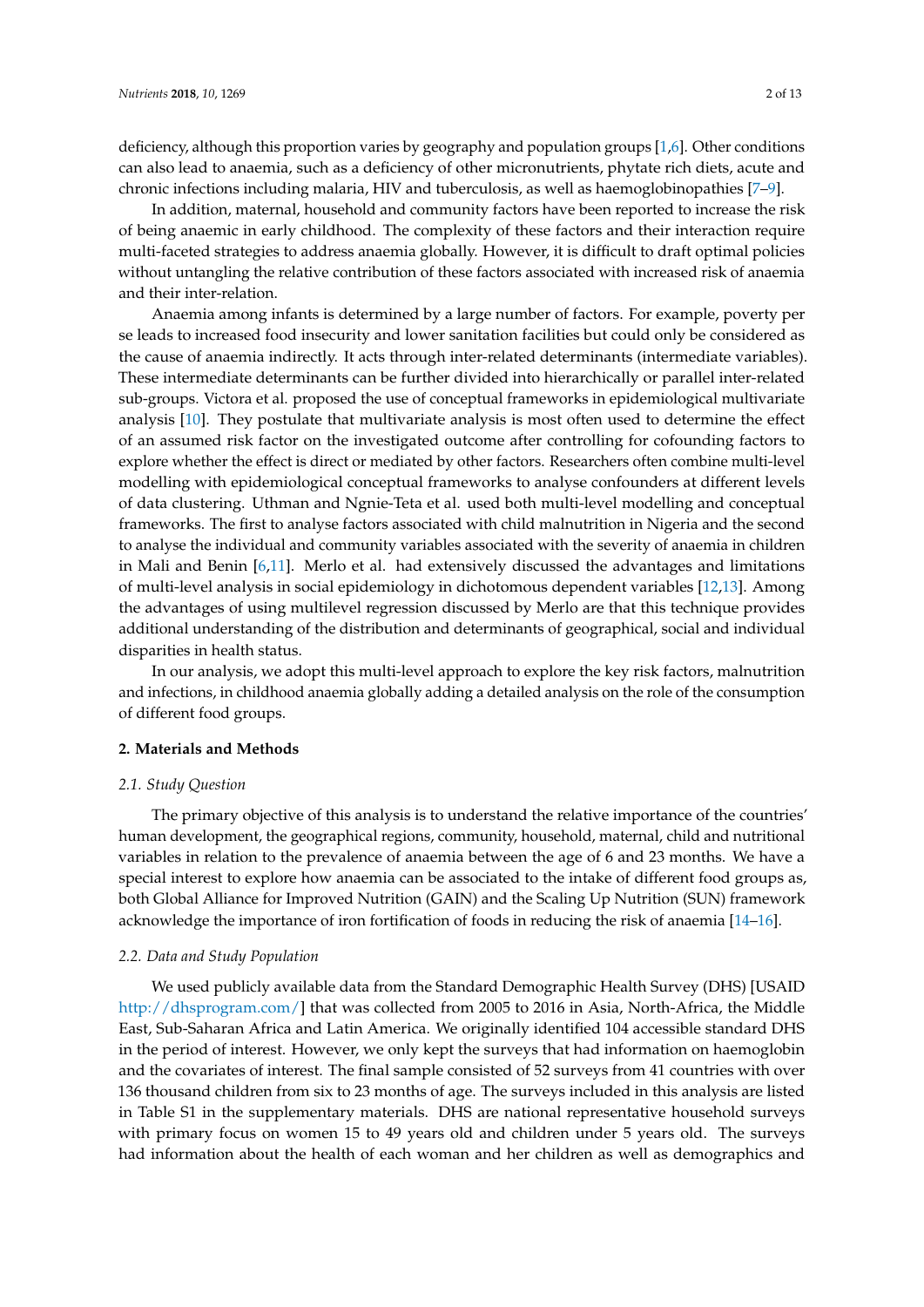socioeconomics. Importantly, the DHS also includes a section on all foods that the woman's youngest child was given in the past 24 h.

#### *2.3. Study Variables*

The outcome variable was anaemia defined by haemoglobin concentration adjusted by altitude using the anaemia threshold proposed by WHO for infants that is below 110  $g/L$  [17]. We decided to use anaemia as a dichotomous variable instead of using a continuous haemoglobin concentration because odds ratios are directly interpretable. DHS collects haemoglobin data using the HemoCue system, which consists of a device that estimate haemoglobin concentrations from blood samples obtained in the field using finger prick (or heel prick) and yields results comparable to those obtained from other test systems [18].

Figure 1 presents the conceptual framework used in the analysis to describe the hierarchical and inter-related nature of the various determinants contributing to infant anaemia. The framework proposed here extends the one used by Ngnie-Teta et al. The framework considers the development level of the geographic region because of the global nature of the analysis, as well as a better understanding of the potential role of the food intake [6]. Food intake from cross-sectional data can only be analysed in relation to health outcomes with large sample sizes, as there are many limitations in a cross-sectional data structure that are only partially overcome with larger samples. DHS only provides food intake information from a 24-h feeding. The arrows indicate in a simplified way how a group of determinants can influence other group variables.





We considered a three-level hierarchical model in our analysis. The first level corresponds to country characteristics that include the Human Development Index (HDI) classification at the time of the survey and the world region. Level 2 encompasses variables that classify sub-national entities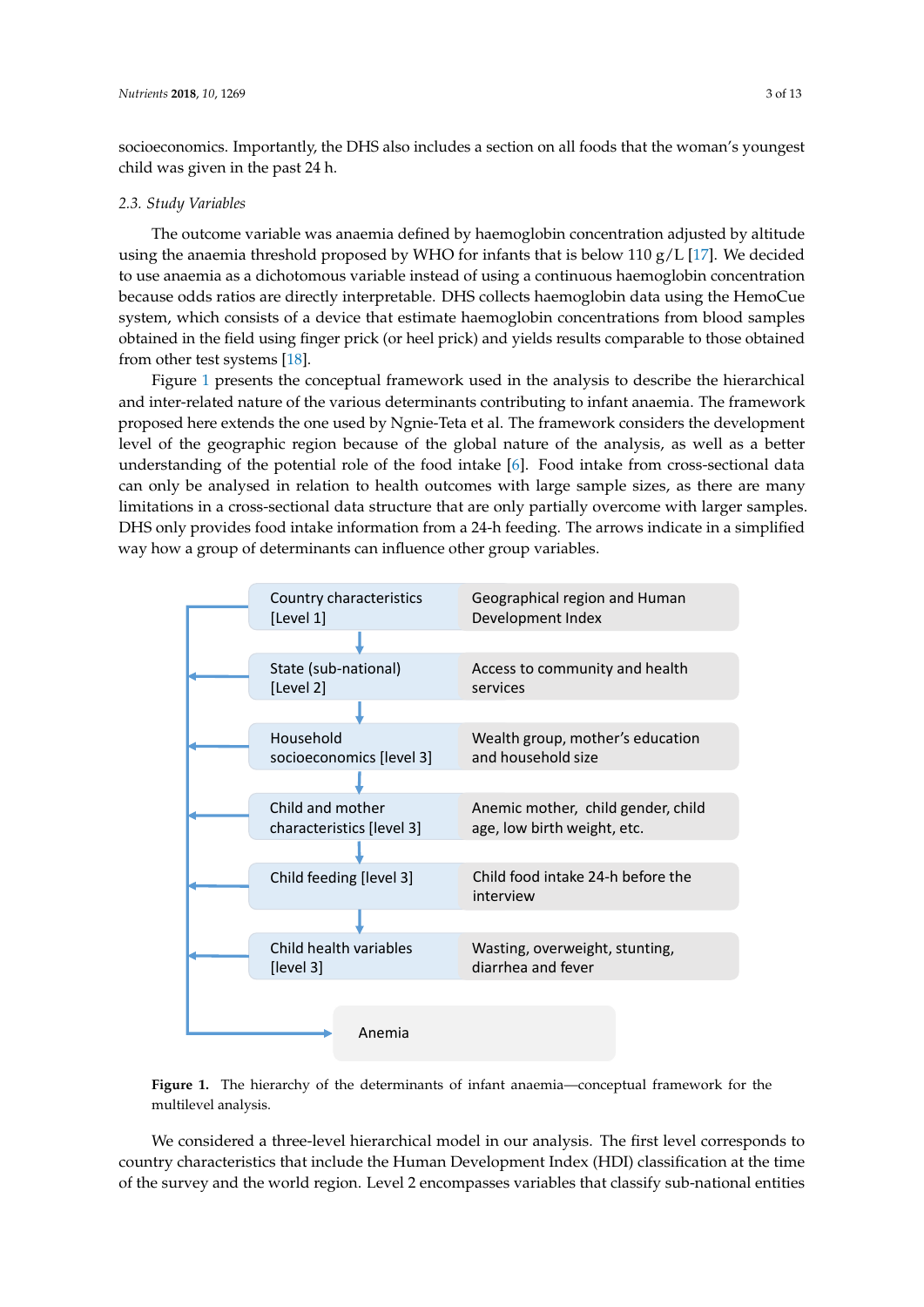(e.g., state or province) within a country based on the percentage of urban population and availability of health and community services. We measure accessibility to health care services as the percentage of infants' mothers that had at least one antenatal visit during pregnancy and infants who had undergone a medical check-up before the 2 months of age. Accessibility to community services based on the percentage of household with electricity and piped water.

The Level 3, individual variables were classified into four groups: "household socioeconomic variables," "infant and mother individual variables," "Food intake variables" and "infant's health status variables."

Household socioeconomic variables included wealth index based on housing conditions and household's assets, the mother's level of education and household size parameters. We created dichotomous variables to distinguish households where there were six or more residents and another variable to identify households with three children or more under the age of five. Mother and child indicators included mother's age at first birth (young mother first pregnancy at age <18 years yes/no), maternal anaemia, mother's short stature (<150 cm) [19], child age, split into three-monthly sub-groups as 6–8, 9–11, 12–14, 15–17, 18–20, 21–23 months, low birth weight (yes/no) and gender (female).

The food groups generated in this analysis are similar to those used by Patel et al. [20]. However, we did not pool iron-rich food categories with the equivalent food categories that were not iron-rich, because, based on the systematic review of Eichler et al. [15], we wanted to check the effectiveness of fortifying food. Lutter et al. [21] explicitly point to the positive benefits of fortified complementary feeding. Child feeding variables corresponds to the assessment of the consumption of 11 food groups by the child in the 24 h before the interview. The 11 food-groups in the analysis are "breast milk," "fortified milks," "other milks," "fortified baby food," "foods made out of grains," "potatoes & other tubers," "fruits & vegetables," "meat, poultry, fish, eggs," "dried beans, peas, lentils, nuts," "other dairy products" and "other solid-semisolid food." The food groups correspond to the food categories asked in the standard DHS questioner questionnaire in rounds 5 and 6. In some surveys, there are more granularity on the food grouping. However, we collapsed the food groups to be consistent to surveys with a more generic food grouping in the sample. An alternative to the assessment of the different food groups, is the use of dietary diversity index. We have added a regression using the minimum dietary diversity score variable, with continued breastfeeding and a dummy variable to indicate consumption of fortified foods (Table S3 column 6 in the supplementary materials) and compared to the regression using 11 food groups.

The child health and nutritional indicators are: growth retardation defined as height for age z-score (HAZ) lower than minus two standard deviation (<−2SD), wasting defined as weight for height z-score (WHZ) < −2SD and overweight defined as WHZ > +2SD [22]. In addition, number of fever and diarrhoea cases during the two weeks previous to survey interview were included.

#### *2.4. Data Analysis Method*

The inclusion criteria for the explanatory variables in the analysis were based on previous studies on child anaemia and the availability of the variables in the DHS surveys. To verify the statistical relevance of the selected variables before inclusion in the multivariate models we ran univariate regression. Variables that were not significantly associated with anaemia or were not reported in a comparable way across surveys were excluded from the subsequent regression analysis.

In this global analysis, we estimated the odds ratio between anaemia in children 6 to 23 months old and the explanatory variables from three different procedures. First, from independent simple logistic regressions between anaemia and each explanatory variable. Second, from a multivariate traditional logistic regression with all individual level variables and using fixed effects for upper level factors. Third, from a multi-level logistic regression model. The multi-level model incorporated the explanatory variables grouped at the different levels of the hierarchy in line with the conceptual framework (Figure 1).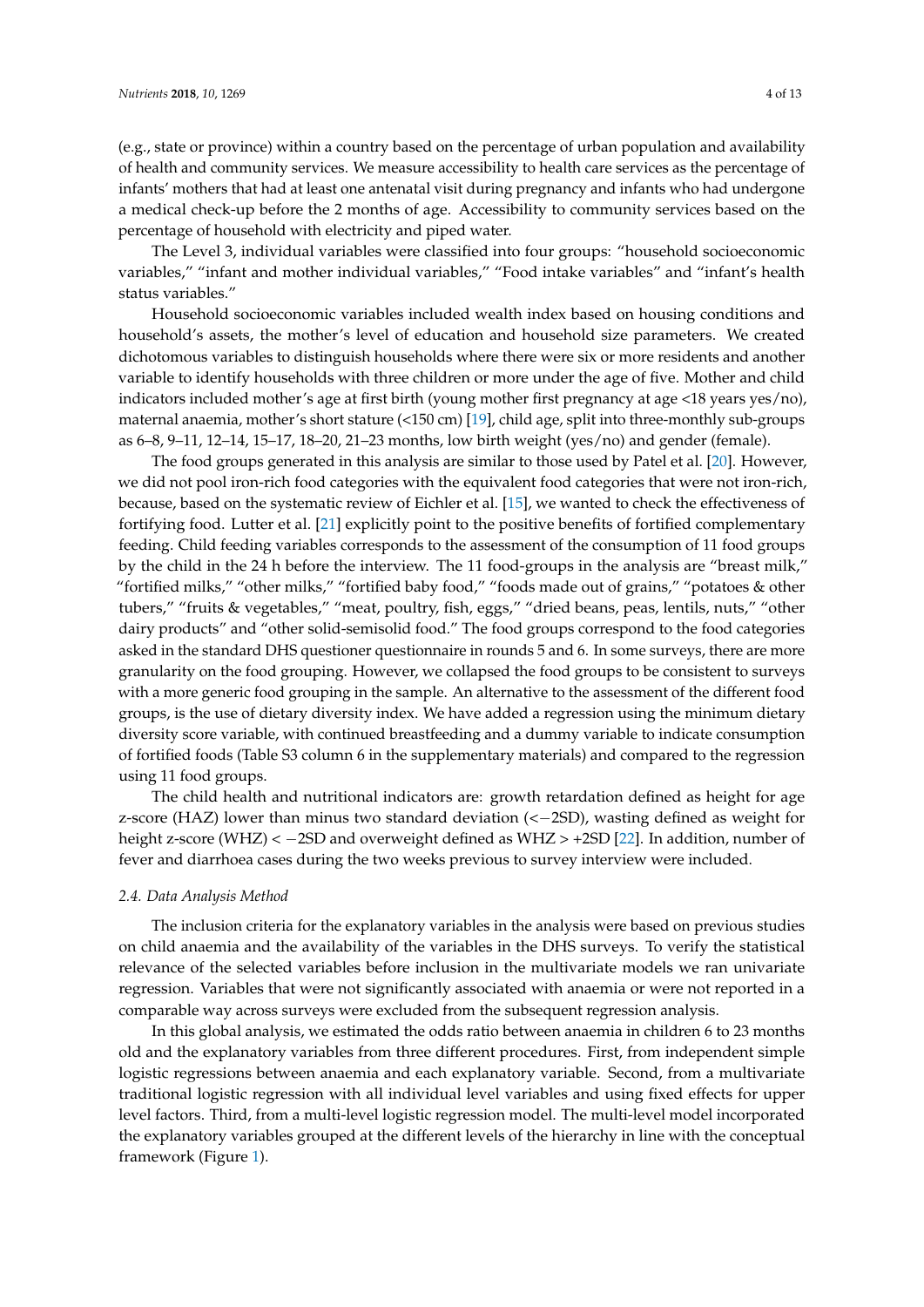We used DHS primary sampling unites (PSUs) clustering, stratification and population weights to estimate robust standard errors to determine the p values. We also modelled the community effect as fixed effects in the TLR estimation while as a random effect in the MLR to obtain the estimates of higher-level coefficients, national and sub-national. We also ran regressions with and without population weights to check the sensitivity of the estimators to the survey weights. For all statistical estimations, we used Stata 13 (StataCorp. 2013. Stata Statistical Software: Release 13, StataCorp LP College Station, TX, USA).

The random effect multi-level analysis allowed us to estimate variance partition coefficients (VPC) from which we estimated the inter class correlation (ICC). The ICC allows us to estimate how much of the variation is explained by the heterogeneity among the clusters [23]. A high ICC would reflect a high clustering of anaemia prevalence at the national and subnational levels. We ran seven models to compare the changes on the ICC from adding additional groups of variables. The first model, the model 0 or null model, we only model the variance level structure specifying the levels without including any type of explanatory variables. In each subsequent model, from model 1 to model 6, we added gradually an additional group of explanatory variables as described above. Additionally, we estimated the incremental explanatory power added to the regression based on log-likelihood function to estimate the relative contribution of the individual level group of variables.

## **3. Results**

The prevalence of anaemia in our sample of 136,024 children 6 to 23 months old was 70%, with the highest prevalence of 76% in the Sub-Saharan Africa and the lowest prevalence of 45% in the North Africa and Middle East surveys. The Latin American surveys registered an anaemia prevalence of 59% and the Asian surveys 70%. We present further descriptive data of our sample in Table S2. We ran likelihood ratio to test for heterogeneity among different surveys groups. Geographical differences were the most important source of heterogeneity. The likelihood ratio test (see the Table S5 in the supplementary materials) rejected the null hypothesis of homogeneity of the coefficients across geographical regions. However, the regression coefficients across different regions (see Table S3 in the supplementary materials) pointed out in the same direction. Thus, we can conclude that although there are significant differences, the direction of the association factors with anaemia is similar across the regions.

# *3.1. Multivariate and Multilevel Models*

In Table 1, we display estimated odds ratios with a 95% confidence intervals (CI) and *p*-values from traditional logistic regression (TLR, multivariate) and the multi-level logistic regression (MLR). Because of the large sample size in individual level variables, we also could consider lower *p*-values threshold than the standard 0.05 for statistical significance, thus we provided in the Table 1 the *p*-values censored at 0.001. We could not include national and subnational variables in the TLR estimation due to collinearity as country and at state (subnational administrative divisions), heterogeneity is modelled with fixed effects. In contrast, in the MLR estimation, we were able to include country and state variables because the clustering effect is assumed to be random. We described in the following text the results of the MLR model. In the next section, we discuss the difference between both estimates.

At the country level variables, we found that children living in countries with higher HDI (above the 0.55 threshold for lower-middle class) had 29% lower odds of being anaemic than those living in less developed countries and remains statistically significant. By region, no significant difference was found once we controlled for all covariates based on 52 groups (surveys). Subnational level variables urbanity, access to health care services and access to community services failed to have a statistical significant estimator once considering all covariates.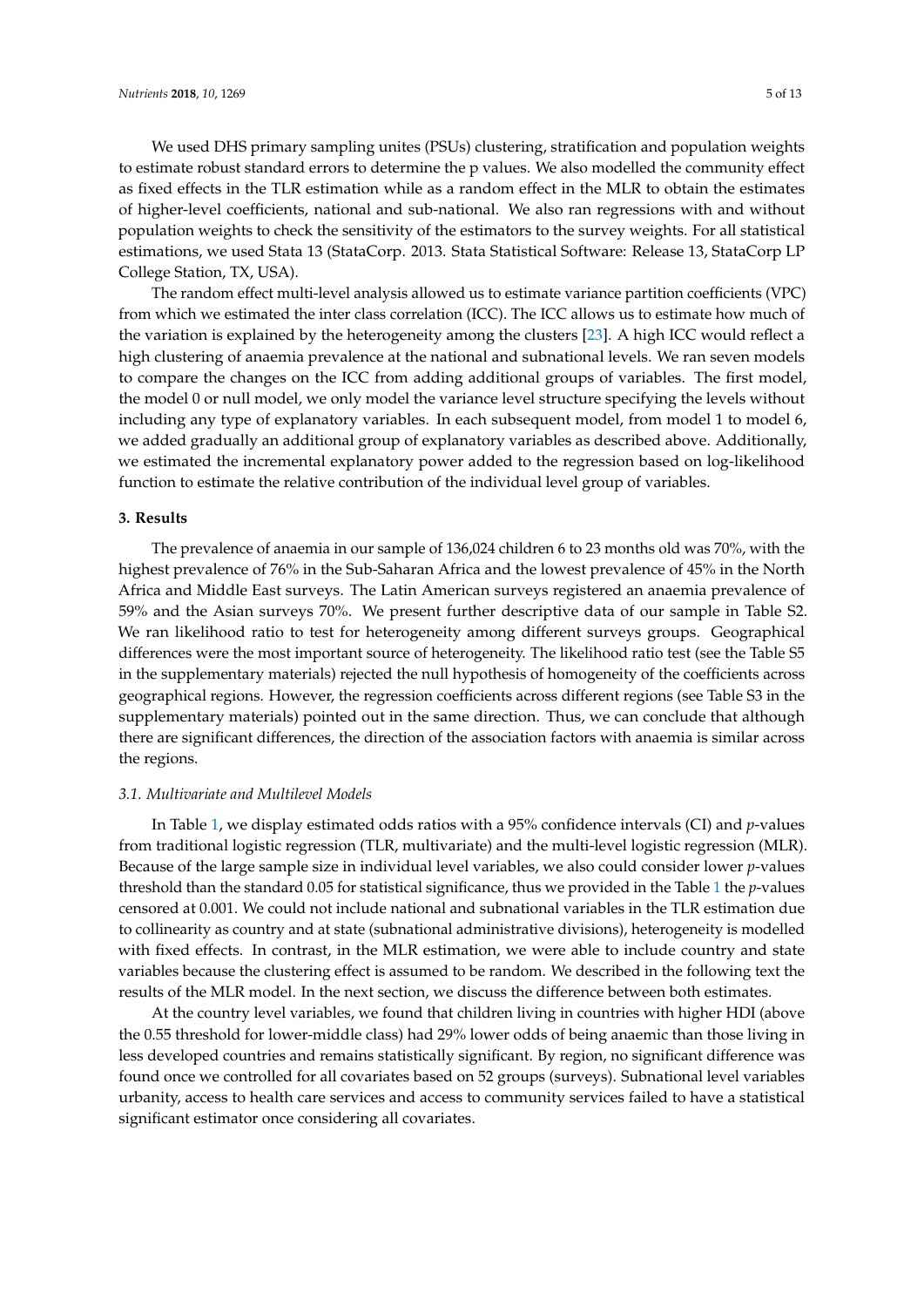|                                                        | <b>Adjusted TLR OR</b><br>$(95\% \text{ CI})$ | $\boldsymbol{p}$ | <b>Adjusted MLR OR</b><br>$(95\%$ CI | $\boldsymbol{p}$ |
|--------------------------------------------------------|-----------------------------------------------|------------------|--------------------------------------|------------------|
| Country level factors<br>HDI at the time of the survey |                                               |                  |                                      |                  |
| Low                                                    |                                               |                  | 1                                    |                  |
| Lower middle/ middle                                   |                                               |                  | $0.71(0.50 - 0.99)$                  | 0.045            |
|                                                        |                                               |                  |                                      |                  |
| World region                                           |                                               |                  |                                      |                  |
| Asia                                                   |                                               |                  | 1                                    |                  |
| North Africa and Middle East                           |                                               |                  | $0.52(0.25 - 1.11)$                  | 0.090            |
| Sub-Saharan Africa                                     |                                               |                  | $1.35(0.94 - 1.93)$                  | 0.099            |
| Latin America                                          |                                               |                  | $0.89(0.55 - 1.42)$                  | 0.620            |
| Sub-national level factors                             |                                               |                  |                                      |                  |
| Type of residence                                      |                                               |                  |                                      |                  |
| Rural                                                  |                                               |                  | $\mathbf{1}$                         |                  |
| Urban                                                  |                                               |                  | $1.15(0.96 - 1.38)$                  | 0.122            |
| Access to health services                              |                                               |                  |                                      |                  |
| Low                                                    |                                               |                  | 1                                    |                  |
| High                                                   |                                               |                  | $0.94(0.83 - 1.07)$                  | 0.368            |
| Access to community services                           |                                               |                  |                                      |                  |
| Low                                                    |                                               |                  | 1                                    |                  |
| High                                                   |                                               |                  | $0.92(0.80-1.05)$                    | 0.222            |
| Socio-economic variables                               |                                               |                  |                                      |                  |
| Wealth quintile                                        |                                               |                  |                                      |                  |
| Lowest                                                 | 1                                             |                  | 1                                    |                  |
| Lower                                                  | $0.92(0.86 - 0.99)$                           | 0.019            | $0.95(0.92 - 0.99)$                  | 0.011            |
| Middle                                                 | $0.91(0.84 - 0.99)$                           | 0.027            | $0.91(0.88 - 0.95)$                  | < 0.001          |
| High                                                   | $0.88(0.79-0.98)$                             | 0.016            | $0.85(0.81 - 0.89)$                  | < 0.001          |
| Highest                                                | $0.80(0.70-0.91)$                             | < 0.001          | $0.73(0.69 - 0.76)$                  | < 0.001          |
| Household size                                         |                                               |                  |                                      |                  |
| Less than 6 members                                    | $\mathbf{1}$                                  |                  | 1                                    |                  |
|                                                        |                                               | 0.042            |                                      | 0.826            |
| 6 or more members                                      | $1.03(1.00-1.06)$                             |                  | $1.00(0.97-1.02)$                    |                  |
| Children under 5                                       |                                               |                  |                                      |                  |
| 3 or less                                              | 1                                             |                  | 1                                    |                  |
| More than 3                                            | $1.09(1.05-1.14)$                             | < 0.001          | $1.07(1.03 - 1.11)$                  | < 0.001          |
| Mother education                                       |                                               |                  |                                      |                  |
| None                                                   | 1                                             |                  | 1                                    |                  |
| Primary                                                | $0.86(0.82 - 0.91)$                           | < 0.001          | $0.91(0.88 - 0.95)$                  | < 0.001          |
| Secondary and above                                    | $0.74(0.70-0.80)$                             | < 0.001          | $0.82$ (0.78-0.85)                   | < 0.001          |
| Mother and child variables                             |                                               |                  |                                      |                  |
| Mother's age at first birth                            |                                               |                  |                                      |                  |
| 18 years old and older                                 | 1                                             |                  | 1                                    |                  |
| Younger than 18 years old                              | $1.05(1.01-1.10)$                             | 0.021            | $1.06(1.02 - 1.10)$                  | < 0.001          |
| Mother with anaemia                                    |                                               |                  |                                      |                  |
| No                                                     | $\mathbf{1}$                                  |                  | $\mathbf{1}$                         |                  |
| Yes                                                    | $1.78(1.68 - 1.89)$                           | < 0.001          | $1.69(1.65 - 1.74)$                  | < 0.001          |
| Stunted mother                                         |                                               |                  |                                      |                  |
| No                                                     | 1                                             |                  | 1                                    |                  |
| Yes                                                    |                                               |                  |                                      |                  |
|                                                        | $1.00(0.96 - 1.04)$                           | 0.897            | $1.02(0.99 - 1.05)$                  | 0.147            |
| Child's low birth weight                               |                                               |                  |                                      |                  |
| No                                                     | 1                                             |                  | 1                                    |                  |
| Yes                                                    | $1.20(1.15-1.26)$                             | < 0.001          | $1.16(1.12 - 1.19)$                  | < 0.001          |
| Child's gender                                         |                                               |                  |                                      |                  |
| Boy                                                    | 1                                             |                  | $\mathbf{1}$                         |                  |
| Girl                                                   | $0.89(0.86 - 0.92)$                           | < 0.001          | $0.89(0.86 - 0.91)$                  | < 0.001          |
| Child's age                                            |                                               |                  |                                      |                  |
| 6 to 8 months                                          | $\mathbf{1}$                                  |                  | $\mathbf{1}$                         |                  |
| 9 to 11 months                                         | $1.06(1.00-1.12)$                             | 0.061            | $1.06(1.01 - 1.10)$                  | 0.015            |
| 12 to 14 months                                        | $1.06(0.99 - 1.14)$                           | 0.075            | $1.07(1.02 - 1.11)$                  | 0.005            |
| 15 to 17 months                                        | $0.98(0.88 - 1.10)$                           | 0.778            | $0.99(0.94 - 1.03)$                  | 0.563            |

**Table 1.** Estimated odds ratios traditional logistic and multilevel logistic regressions on anaemia in children 6 to 23 months old.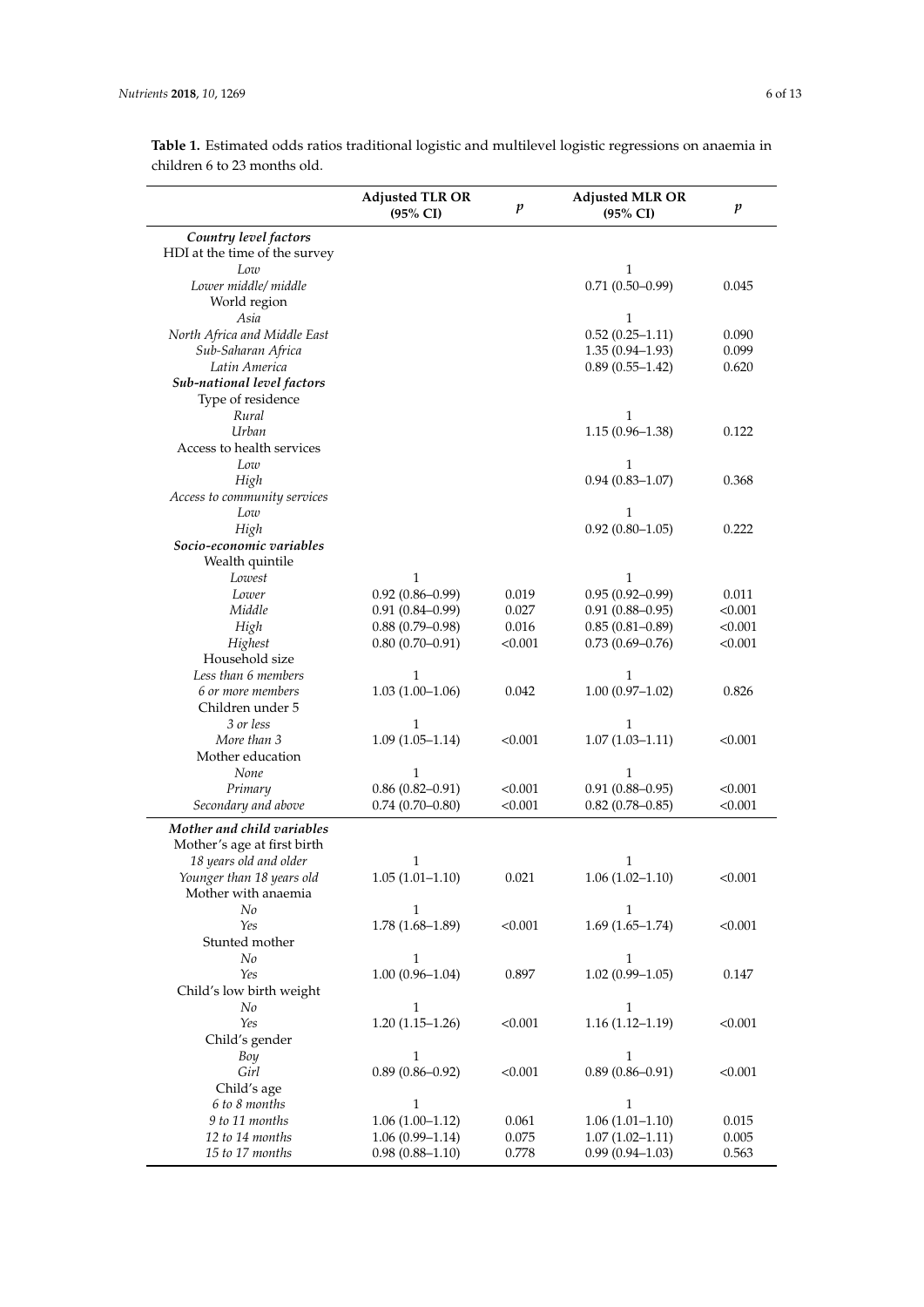| <b>Adjusted TLR OR</b><br>(95% CI) | $\boldsymbol{p}$                                                                                                                                                                                                                                                                                                                                                                                                                | <b>Adjusted MLR OR</b><br>(95% CI)                                                                                            | $\boldsymbol{p}$                                                                                                                                                                                                                                                                                                                                                                                      |
|------------------------------------|---------------------------------------------------------------------------------------------------------------------------------------------------------------------------------------------------------------------------------------------------------------------------------------------------------------------------------------------------------------------------------------------------------------------------------|-------------------------------------------------------------------------------------------------------------------------------|-------------------------------------------------------------------------------------------------------------------------------------------------------------------------------------------------------------------------------------------------------------------------------------------------------------------------------------------------------------------------------------------------------|
|                                    |                                                                                                                                                                                                                                                                                                                                                                                                                                 |                                                                                                                               | < 0.001                                                                                                                                                                                                                                                                                                                                                                                               |
|                                    |                                                                                                                                                                                                                                                                                                                                                                                                                                 |                                                                                                                               | < 0.001                                                                                                                                                                                                                                                                                                                                                                                               |
|                                    |                                                                                                                                                                                                                                                                                                                                                                                                                                 |                                                                                                                               |                                                                                                                                                                                                                                                                                                                                                                                                       |
| $\mathbf{1}$                       |                                                                                                                                                                                                                                                                                                                                                                                                                                 | 1                                                                                                                             |                                                                                                                                                                                                                                                                                                                                                                                                       |
|                                    | 0.149                                                                                                                                                                                                                                                                                                                                                                                                                           |                                                                                                                               | 0.231                                                                                                                                                                                                                                                                                                                                                                                                 |
|                                    |                                                                                                                                                                                                                                                                                                                                                                                                                                 |                                                                                                                               |                                                                                                                                                                                                                                                                                                                                                                                                       |
|                                    |                                                                                                                                                                                                                                                                                                                                                                                                                                 |                                                                                                                               |                                                                                                                                                                                                                                                                                                                                                                                                       |
| 1                                  |                                                                                                                                                                                                                                                                                                                                                                                                                                 | 1                                                                                                                             |                                                                                                                                                                                                                                                                                                                                                                                                       |
|                                    | 0.170                                                                                                                                                                                                                                                                                                                                                                                                                           |                                                                                                                               | < 0.001                                                                                                                                                                                                                                                                                                                                                                                               |
|                                    |                                                                                                                                                                                                                                                                                                                                                                                                                                 |                                                                                                                               |                                                                                                                                                                                                                                                                                                                                                                                                       |
|                                    |                                                                                                                                                                                                                                                                                                                                                                                                                                 |                                                                                                                               |                                                                                                                                                                                                                                                                                                                                                                                                       |
|                                    |                                                                                                                                                                                                                                                                                                                                                                                                                                 |                                                                                                                               | < 0.001                                                                                                                                                                                                                                                                                                                                                                                               |
|                                    |                                                                                                                                                                                                                                                                                                                                                                                                                                 |                                                                                                                               |                                                                                                                                                                                                                                                                                                                                                                                                       |
|                                    |                                                                                                                                                                                                                                                                                                                                                                                                                                 |                                                                                                                               | 0.965                                                                                                                                                                                                                                                                                                                                                                                                 |
|                                    |                                                                                                                                                                                                                                                                                                                                                                                                                                 |                                                                                                                               |                                                                                                                                                                                                                                                                                                                                                                                                       |
|                                    |                                                                                                                                                                                                                                                                                                                                                                                                                                 |                                                                                                                               |                                                                                                                                                                                                                                                                                                                                                                                                       |
|                                    |                                                                                                                                                                                                                                                                                                                                                                                                                                 |                                                                                                                               | < 0.001                                                                                                                                                                                                                                                                                                                                                                                               |
|                                    |                                                                                                                                                                                                                                                                                                                                                                                                                                 |                                                                                                                               |                                                                                                                                                                                                                                                                                                                                                                                                       |
| 1                                  |                                                                                                                                                                                                                                                                                                                                                                                                                                 | $\mathbf{1}$                                                                                                                  |                                                                                                                                                                                                                                                                                                                                                                                                       |
|                                    | < 0.001                                                                                                                                                                                                                                                                                                                                                                                                                         | $1.09(1.05 - 1.12)$                                                                                                           | < 0.001                                                                                                                                                                                                                                                                                                                                                                                               |
|                                    |                                                                                                                                                                                                                                                                                                                                                                                                                                 |                                                                                                                               |                                                                                                                                                                                                                                                                                                                                                                                                       |
| 1                                  |                                                                                                                                                                                                                                                                                                                                                                                                                                 | 1                                                                                                                             |                                                                                                                                                                                                                                                                                                                                                                                                       |
|                                    |                                                                                                                                                                                                                                                                                                                                                                                                                                 |                                                                                                                               | 0.002                                                                                                                                                                                                                                                                                                                                                                                                 |
|                                    |                                                                                                                                                                                                                                                                                                                                                                                                                                 |                                                                                                                               |                                                                                                                                                                                                                                                                                                                                                                                                       |
|                                    |                                                                                                                                                                                                                                                                                                                                                                                                                                 |                                                                                                                               |                                                                                                                                                                                                                                                                                                                                                                                                       |
|                                    |                                                                                                                                                                                                                                                                                                                                                                                                                                 |                                                                                                                               | 0.756                                                                                                                                                                                                                                                                                                                                                                                                 |
|                                    |                                                                                                                                                                                                                                                                                                                                                                                                                                 |                                                                                                                               |                                                                                                                                                                                                                                                                                                                                                                                                       |
|                                    |                                                                                                                                                                                                                                                                                                                                                                                                                                 |                                                                                                                               | 0.825                                                                                                                                                                                                                                                                                                                                                                                                 |
|                                    |                                                                                                                                                                                                                                                                                                                                                                                                                                 |                                                                                                                               |                                                                                                                                                                                                                                                                                                                                                                                                       |
|                                    |                                                                                                                                                                                                                                                                                                                                                                                                                                 |                                                                                                                               |                                                                                                                                                                                                                                                                                                                                                                                                       |
|                                    |                                                                                                                                                                                                                                                                                                                                                                                                                                 |                                                                                                                               | 0.410                                                                                                                                                                                                                                                                                                                                                                                                 |
|                                    |                                                                                                                                                                                                                                                                                                                                                                                                                                 |                                                                                                                               |                                                                                                                                                                                                                                                                                                                                                                                                       |
| 1                                  |                                                                                                                                                                                                                                                                                                                                                                                                                                 | $\mathbf{1}$                                                                                                                  |                                                                                                                                                                                                                                                                                                                                                                                                       |
| $1.08(1.00-1.15)$                  | 0.040                                                                                                                                                                                                                                                                                                                                                                                                                           | $1.02(0.98 - 1.05)$                                                                                                           | 0.410                                                                                                                                                                                                                                                                                                                                                                                                 |
|                                    |                                                                                                                                                                                                                                                                                                                                                                                                                                 |                                                                                                                               |                                                                                                                                                                                                                                                                                                                                                                                                       |
| $\mathbf{1}$                       |                                                                                                                                                                                                                                                                                                                                                                                                                                 | $\mathbf{1}$                                                                                                                  |                                                                                                                                                                                                                                                                                                                                                                                                       |
|                                    |                                                                                                                                                                                                                                                                                                                                                                                                                                 |                                                                                                                               | 0.688                                                                                                                                                                                                                                                                                                                                                                                                 |
|                                    |                                                                                                                                                                                                                                                                                                                                                                                                                                 |                                                                                                                               |                                                                                                                                                                                                                                                                                                                                                                                                       |
|                                    |                                                                                                                                                                                                                                                                                                                                                                                                                                 |                                                                                                                               |                                                                                                                                                                                                                                                                                                                                                                                                       |
| 1                                  |                                                                                                                                                                                                                                                                                                                                                                                                                                 | 1                                                                                                                             |                                                                                                                                                                                                                                                                                                                                                                                                       |
| $1.15(1.09-1.22)$                  | < 0.001                                                                                                                                                                                                                                                                                                                                                                                                                         | $1.08(1.04 - 1.12)$                                                                                                           | < 0.001                                                                                                                                                                                                                                                                                                                                                                                               |
|                                    |                                                                                                                                                                                                                                                                                                                                                                                                                                 |                                                                                                                               |                                                                                                                                                                                                                                                                                                                                                                                                       |
|                                    |                                                                                                                                                                                                                                                                                                                                                                                                                                 |                                                                                                                               |                                                                                                                                                                                                                                                                                                                                                                                                       |
|                                    |                                                                                                                                                                                                                                                                                                                                                                                                                                 |                                                                                                                               | < 0.001                                                                                                                                                                                                                                                                                                                                                                                               |
|                                    |                                                                                                                                                                                                                                                                                                                                                                                                                                 |                                                                                                                               |                                                                                                                                                                                                                                                                                                                                                                                                       |
|                                    |                                                                                                                                                                                                                                                                                                                                                                                                                                 |                                                                                                                               | < 0.001                                                                                                                                                                                                                                                                                                                                                                                               |
|                                    |                                                                                                                                                                                                                                                                                                                                                                                                                                 |                                                                                                                               |                                                                                                                                                                                                                                                                                                                                                                                                       |
|                                    |                                                                                                                                                                                                                                                                                                                                                                                                                                 |                                                                                                                               |                                                                                                                                                                                                                                                                                                                                                                                                       |
|                                    |                                                                                                                                                                                                                                                                                                                                                                                                                                 |                                                                                                                               | 0.007                                                                                                                                                                                                                                                                                                                                                                                                 |
|                                    |                                                                                                                                                                                                                                                                                                                                                                                                                                 |                                                                                                                               |                                                                                                                                                                                                                                                                                                                                                                                                       |
| 1                                  |                                                                                                                                                                                                                                                                                                                                                                                                                                 | 1                                                                                                                             |                                                                                                                                                                                                                                                                                                                                                                                                       |
| $1.11(1.07-1.16)$                  | < 0.001                                                                                                                                                                                                                                                                                                                                                                                                                         | $1.09(1.06 - 1.13)$                                                                                                           | < 0.001                                                                                                                                                                                                                                                                                                                                                                                               |
|                                    | $0.88(0.78 - 1.00)$<br>$0.74(0.64 - 0.86)$<br>$1.03(0.99 - 1.06)$<br>$1.05(0.98 - 1.12)$<br>$\mathbf{1}$<br>$0.83(0.78 - 0.89)$<br>1<br>$1.09(1.03 - 1.16)$<br>1<br>$0.86(0.81 - 0.92)$<br>$1.10(1.05-1.16)$<br>$0.94(0.90 - 0.99)$<br>1<br>$0.91(0.84 - 0.98)$<br>1<br>$0.97(0.93 - 1.00)$<br>1.<br>$0.97(0.92 - 1.01)$<br>$0.92(0.88 - 0.96)$<br>1<br>$0.83(0.77-0.90)$<br>1<br>$1.23(1.18-1.28)$<br>1<br>$1.08(1.03 - 1.13)$ | 0.045<br>< 0.001<br>< 0.001<br>0.003<br>< 0.001<br>0.009<br>0.011<br>0.077<br>0.148<br>< 0.001<br>< 0.001<br>< 0.001<br>0.001 | $0.87(0.83 - 0.91)$<br>$0.74(0.70 - 0.77)$<br>$1.02(0.99 - 1.05)$<br>$1.07(1.04 - 1.11)$<br>$\mathbf{1}$<br>$0.86(0.82 - 0.90)$<br>1<br>$1.00(0.97-1.03)$<br>1<br>$0.90(0.87 - 0.94)$<br>$0.96(0.93 - 0.98)$<br>1<br>$0.99(0.96 - 1.03)$<br>1<br>$1.00(0.97-1.03)$<br>1<br>$1.02(0.98 - 1.05)$<br>$0.99(0.96 - 1.02)$<br>1<br>$0.84(0.78 - 0.90)$<br>1<br>$1.20(1.16-1.23)$<br>1<br>$1.05(1.01-1.08)$ |

**Table 1.** *Cont.*

Note: Each feeding variable indicates whether the infant was exposed or not to that food type. For instance, breast milk refers to any breast milk independently of any other complementary food.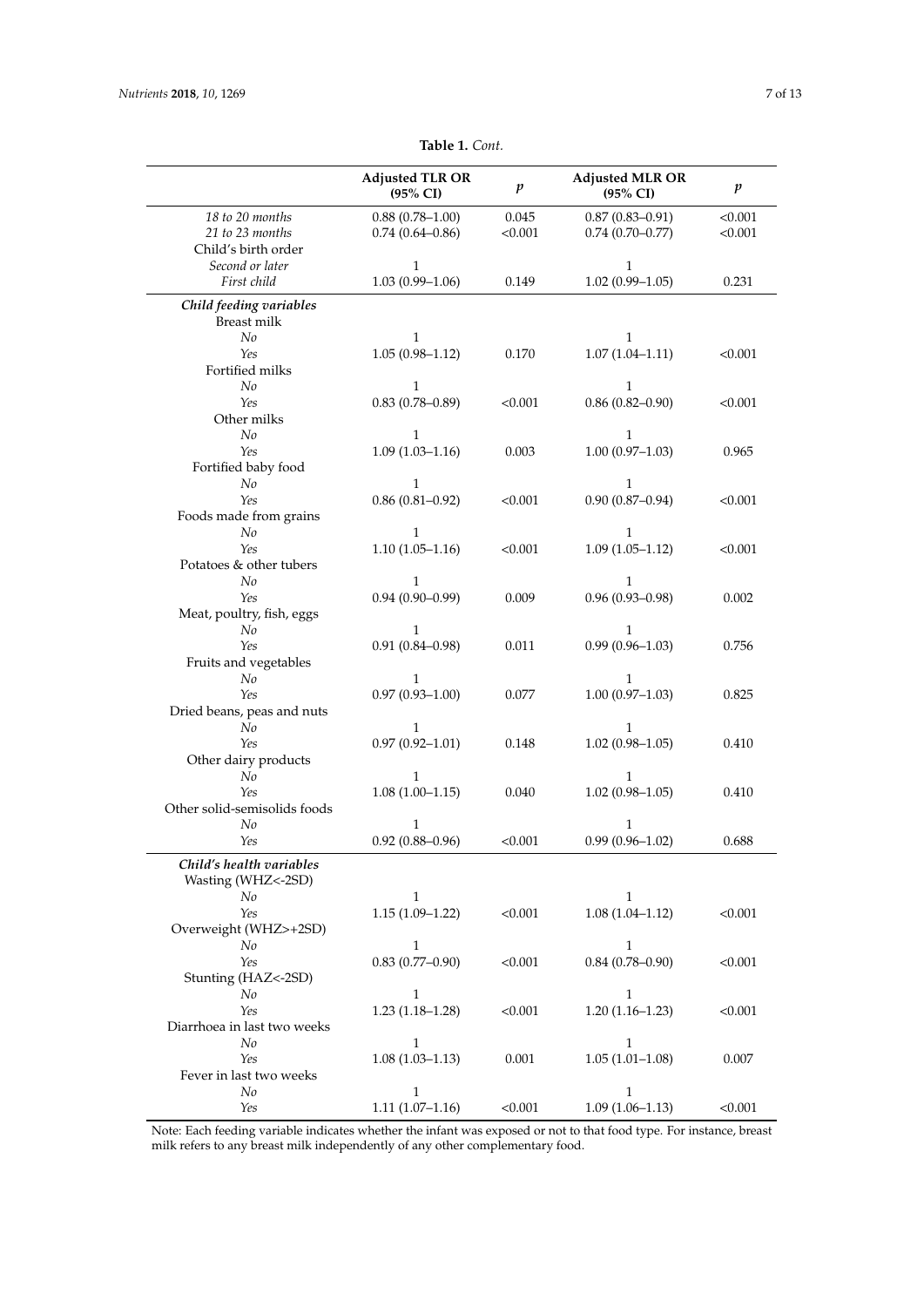Most of the individual level variables remained significant after taking into account all covariates. In the household socioeconomic variables group, wealth index was strongly associated with child anaemia. Children born in households at the fifth wealth quintile had a 27% lower odds of being anaemic compared with the peers in the first quintile (OR 0.73, 95% CI: 0.69 -0.76). In the same direction, children from mother mothers with secondary education or higher (OR 0.82, 95% CI: 0.78–0.85) and living in household with three or less children (OR 1.07, 95% CI: 1.03–1.11) were significantly less likely to be anaemic. For mother and infant variables, we found that maternal anaemia (OR 1.69, 95% CI: 1.65–1.74) and child low birth weight (OR 1.16, 95% CI: 1.12–1.19) were associated with higher anaemia rates. Girls (OR 0.89, 95% CI: 0.86–0.91) were less likely to be anaemic than boys. Anaemia and age had an inverted U pattern from six to 23 months of age. Anaemia was significantly higher in children from 12 to 14 months old (OR 1.07, 95% CI: 1.02–1.11) while significantly lower at 21 to 23 months of age (OR 0.74, 95% CI: 0.70–0.77) compared to the base line group from six to eight months of age. In the feeding variables groups, only fortified milks (OR 0.86, 95% CI: 0.82–0.90), fortified baby food (OR 0.90, 95% CI: 0.87–0.94) and tubers (OR 0.96, 95% CI: 0.93–0.98) were significantly associated with lower anaemia rates. Consumption of foods made from grains, mainly in form of homemade porridge, bread or noodles was associated with higher anaemia rates (OR 1.09, 95% CI: 1.05–1.12). Breastmilk was associated with higher anaemia rates (OR 1.07, 95% CI: 1.04–1.11) in the multilevel regression but it was not significant in the traditional logistic regression. Children's health variables were significantly associated with higher anaemia rates: wasting (OR 1.08, 95% CI: 1.04–1.12), stunting (OR 1.20, 95% CI: 1.16–1.23), diarrhoea (OR 1.05, 95% CI: 1.01–1.08) and fever (OR 1.09, 95% CI: 1.06–1.13).

#### *3.2. Interclass Correlation and Explained Variance*

In the multi-level analysis, we estimated the interclass correlation and the within country variability (community) as we introduce the different levels in the multivariate analysis. Figure 2 shows that 11% and 15% of the variability is attributable to differences between countries and states (or other subnational administrative division among countries). The interclass correlations decrease as additional groups of variables are introduced into the model. In the full model, the interclass correlation stands at 9% and 5.7% percent for the national and subnational level respectively.



Figure 2. Inter class correlation by models. Model 0: Null model only variance level cluster; Model adds national level variables; Model 2: adds state (subnational) level variables; Model 3: adds 1: adds national level variables; Model 2: adds state (subnational) level variables; Model 3: adds household socioeconomic variables; Model 4: adds child and mother characteristics; Model 5: adds household socioeconomic variables; Model 4: adds child and mother characteristics; Model 5: adds feeding variables; Model 6: adds child health variables. feeding variables; Model 6: adds child health variables.

In Figure 3, we present the contribution of individual level variables to the total explanatory In Figure 3, we present the contribution of individual level variables to the total explanatory power of the model. The mother and child variable groups contributed 63% of the incremental power of the model. The mother and child variable groups contributed 63% of the incremental pseudo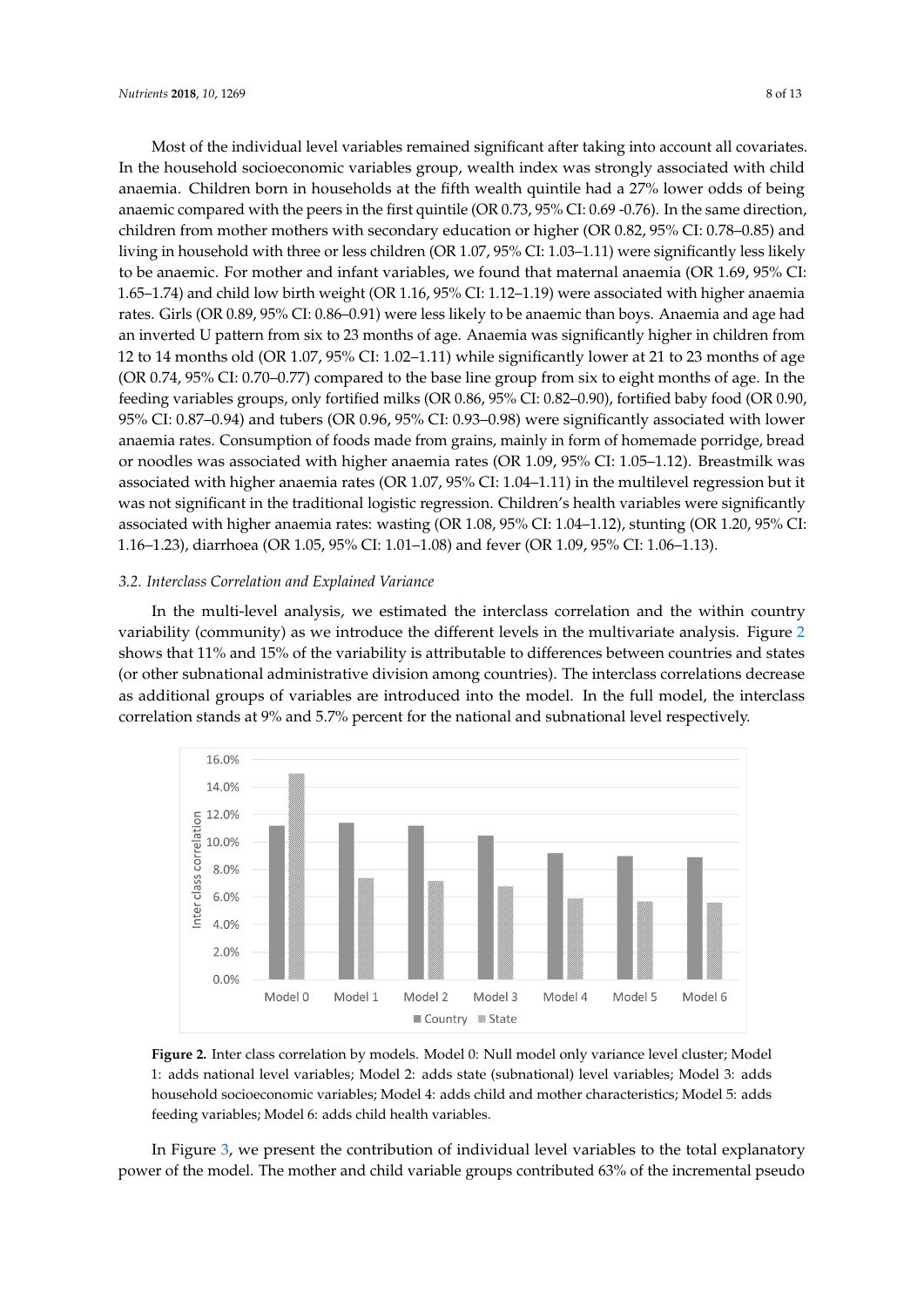

R2. Socioeconomic variables accounted for 22% of the incremental explanatory power of the model whereas feeding variables and health variables contributed 8% and 7% respectively.

**Figure 3.** Contribution of individual level variables group to the incremental explanatory power of the interval  $\frac{p}{p}$ regression (Pseudo R2).

#### **4. Discussion**

**4. Discussion**  This research pools data from DHS undertaken in Asia, Middle East, North Africa, Sub-Saharan low-and-lower-middle-income countries with a sample size surpassing 130 thousand children to shed some light on the association between anaemia and related factors using MLR and TLR regression techniques. We found that the estimations with both approaches were very similar for all individual level variables except for the feeding variables group. In the feeding variables group, some of the coefficients that were significant under the MLR were not significant at the TLR or vice versa, although the associations were consistently in the same direction. Ngnie-Teta et al. did a similar comparison on MLR and TLR using DHS from Benin and Mali and did not find major differences among the estimated coefficients using either approach [6]. One possible explanation for these differences could be due to the nature of these variables. The effect of food types could partially be indirect (intermediate variables). Our estimates of the interclass correlations, once we control by full covariates, were relatively low, 9% Africa and Latin America. This is the first study that combines over 50 national surveys in at national level and 5.7% at subnational level.

As expected, higher level of HDI were significantly associated with lower prevalence of anaemia even after controlling for other variables. State level variables were not statistically significant after controlling for the full variables of the model. This may indicate that community variables probably are also reflected in socioeconomic and other individual variables thus their statistical power is diluted. Household socioeconomic variables are good predictors of the likelihood of anaemia in children at this age in line with previous literature [24]. Child and mother variables had the highest incremental explanatory power with maternal anaemia coefficient being the greatest in magnitude. The strong association between maternal and child anaemia could be due to many factors that determine anaemia that are shared between mother and child [24,25]. Age groups coefficients were statistically significant suggesting an inverted-U-pattern between the prevalence of anaemia and age in months. [26–28].

Few coefficients from the feeding variable groups were statistically significant. Nonetheless, among the food groups fortified milks and fortified baby foods had the strongest significant association with lower anaemia rates as there is a biochemical pathway supported by several clinical trials and systematic reviews [15,16]. Cross-association between feeding groups and health outcomes such as anaemia may reflect a causal relationship between nutrient density content of the foods and the specific impact on health outcome [27]. Nonetheless, because food consumption was assessed during the 24 h preceding the haemoglobin measurement, a significant association could be pointing at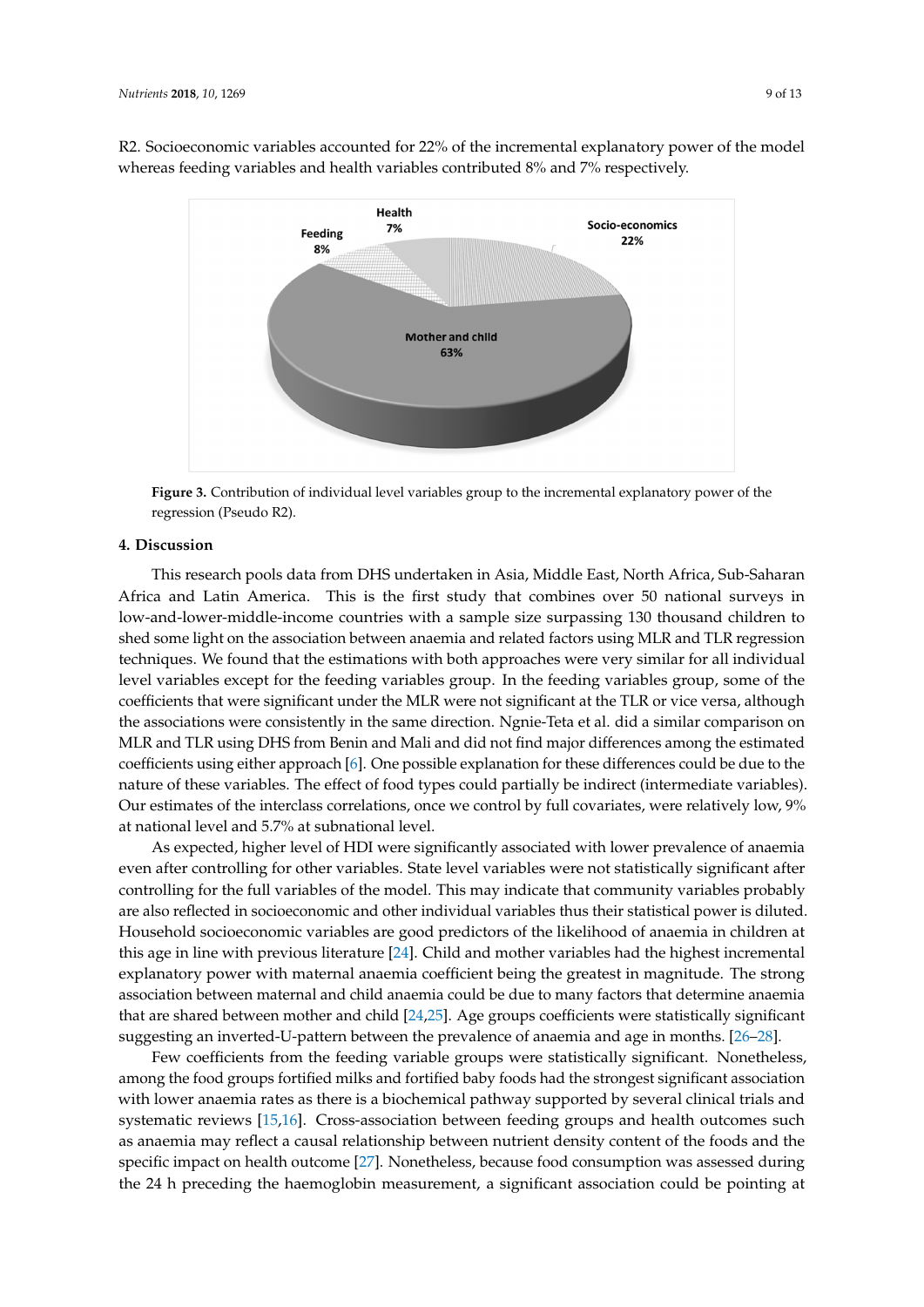persistent feeding habits. Randomized Clinical Trials (RCTs) have shown a positive effect of iron fortified products on haemoglobin after 4 to 6 months of regular consumption [15,29]. Therefore, a contemporaneous association between feeding habits and haemoglobin or anaemia requires that current and past consumption patterns to be highly correlated to potentially reflect the possible causal path on nutrient density of the foods and health outcomes [30]. Food made out of grains, including homemade porridges (no fortified), bread and noodles, had a statistical significantly positive association with anaemia. This association could arise because these foods could replace other iron-rich foods in the diet or the presence of phytic acids that reduce the absorption of iron [31]. Breastmilk had no clear association with anaemia, in the TLR the association was not significant while it was negatively associated with anaemia in MLR. Breastmilk contains very little amounts of iron and if the mother's diet is not diversified breastmilk would not contribute enough to meet the infants daily iron requirements [32–35]. However, breastmilk prevents infections that could cause anaemia [34]. Beyond anaemia, a longer duration of breastfeeding brings many health benefits to the child [36]. After the first six months of life where children should be exclusively breast fed, continuous breastfeeding along with the introduction of complementary feeding should provide the nutrients and vitamins needed for the child's development. Alternative to associating different food groups with anaemia, we also ran a regression with three feeding variables only (whether the child is breastfed, met the minimum dietary diversity and if was fed with fortified foods). The results are shown on Table S3 column 6 in the supplementary materials. In our sample dietary diversification of children is low (see Graph S1 in the supplementary materials), we conclude that both meeting the minimum dietary diversity (OR 0.89, 95% CI: 0.84–0.94) and the consumption of fortified foods (OR 0.84, 95% CI 0.79–0.89) are associated with lower anaemia in infancy. These results are consistent with the endorsement Global Alliance for Improved Nutrition (GAIN) [37] of fortified infant cereals as a vehicle to provide infants with vitamins and minerals to fight micronutrient deficiencies. It is also consistent with the report of the Scale Up nutrition report from the World Bank "Complementary and therapeutic feeding interventions that provide micronutrient-fortified and/or -enhanced complementary foods for the prevention and treatment of moderate malnutrition among children 6–23 months of age" as cost-effective public health interventions [38].

The associations between anaemia and health variables are in the expected direction according to the previous literature [6,25]. Wasting and stunting were significantly associated with higher anaemia prevalence. Similar to anaemia, wasting and stunting could be related to long-term insufficient nutrient intake and frequent infections. The inclusion of wasting and stunting may reduce the omitted variable bias on other parameters as we take indirectly into consideration environmental factors and dietary diversity in the past. Fever and diarrhoea result frequently from infectious diseases such as malaria. In the absence of malaria-controlling variables in this study such as bed nets and malaria testing these variables could improve the estimates.

We want to make the reader aware not interpret the estimated ORs as a Risk Ratios (RRs) because the prevalence of anaemia in our sample is high. Using the ORs as an approximation to RRs, when the outcome variable is common (>10%), inflates the size of the association [39]. Barros and Hirakata 2003 [40] recommend reporting RRs from Cox/Poisson regression models instead of logistic regressions ORs in cross-sectional analysis as the RRs are easier to interpret and communicate to non-specialist. Nevertheless, ORs have many advantages, the logistic estimation is computationally more efficient and reporting ORs in common outcomes is correct as long as the researcher properly interprets the magnitude of the association [41]. Cook et al. 2002 recommends usage of ORs in common outcomes and alerting the reader on the proper interpretation [42]. For a comprehensive discussion on understanding and use of RRs and OR, we refer to Wilber and Fu [43]. In this regard, we provide in Table S4 in the supplementary materials, a comparison on the estimation of the RR and OR using the STATA's adjrr command for estimating the RR. The results are always in same direction with difference size effect.

This study has a number of limitations. First, using cross-sectional data prevented us to do any causal inference. As discussed above, some associations reflect a causal pathway but we do not have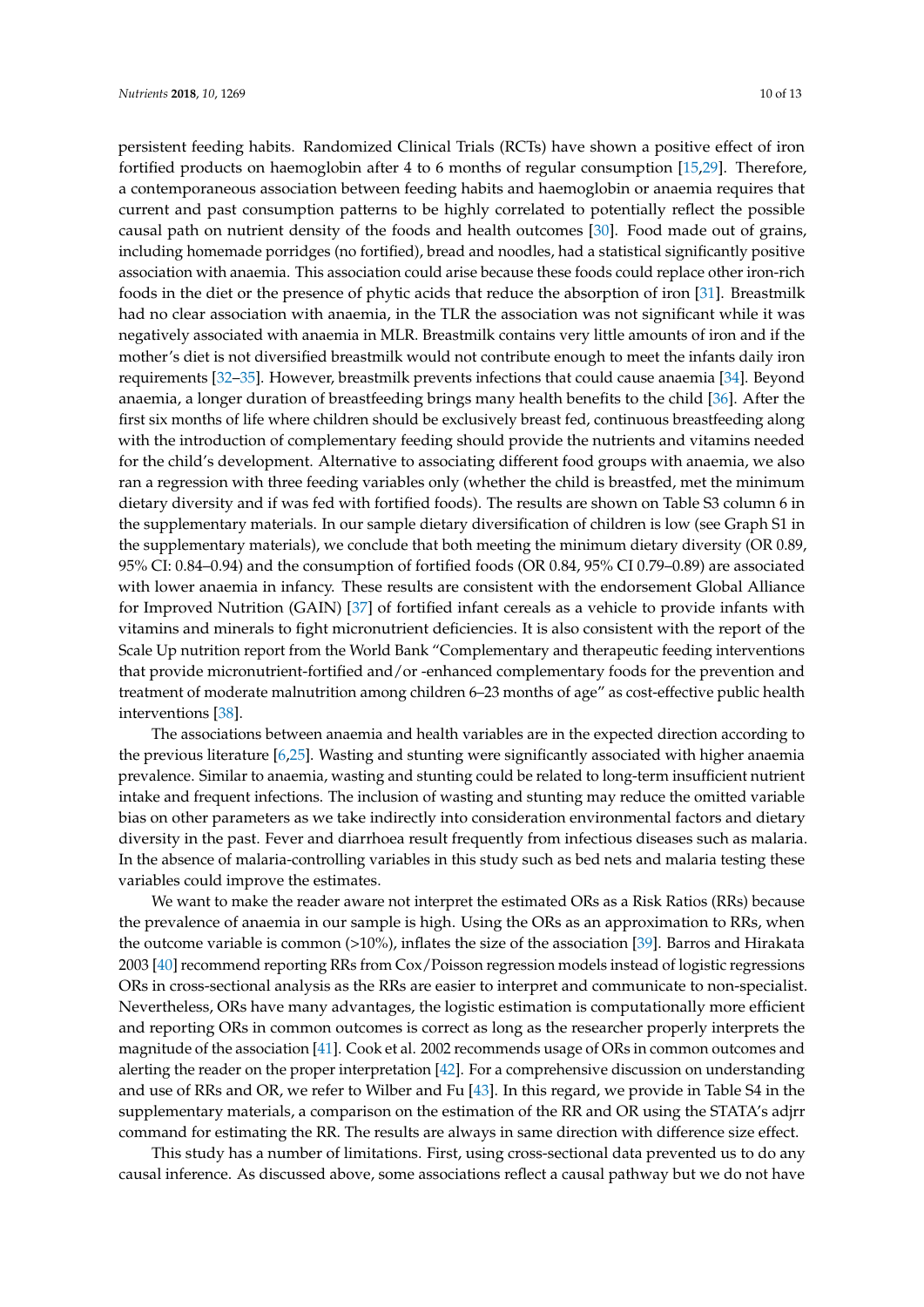the appropriate data structure to support this. Second, our data are from various geographies, therefore our estimates represent an average of our sample that may differ between countries in the sample. However, our estimates are aligned with the previous findings in the literature and highlight future areas of interest for additional studies. Increasing our sample by increasing the total number of surveys came at a cost of limiting the number of variables analysed such as excluding measures of bed nets or prevalence of malaria. Although few DHS have information on this, most DHS focus more on other child and maternal aspects. Last yet important, we did not have information on the causes of anaemia as we lack additional biomarkers.

## **5. Conclusions**

The prevalence of anaemia during the complementary feeding in low and lower-middle-income countries remains high. This is a critical period in life as the anaemia during this age could lead to improper child neurodevelopment. Around two thirds of the children at six months of age in our sample were anaemic, early life interventions should prioritize reducing the likelihood of being anaemic at that age. Improving overall household living conditions as well as increasing maternal education, delaying and spacing childbearing and introducing iron rich foods at the beginning of the complementary feeding period [44] could also have a positive impact on reducing anaemia in infancy. Public health programs should target infants from anaemic mothers and infants in deprived households as they are at higher risk of anaemia. Given the association between fever and diarrhoea with anaemia, reducing infection diseases, through sanitation, vaccination and malaria prevention could enhance haemoglobin concentrations.

**Supplementary Materials:** The following are available online at [http://www.mdpi.com/2072-6643/10/9/1269/s1,](http://www.mdpi.com/2072-6643/10/9/1269/s1) Table S1: Countries and years in sample, Table S2: Descriptive statistics of the sample, Table S3: Traditional Logistic Regression by world regions and comparison between individual food and minimum dietary diversity regressions, Table S4: Comparison between the Odds Ratio (OR) estimated from a logistic regression and the Risk Ratio (RR) estimated using the Delta Method approximation from the logistic regression. Table S5: Likelihood ratio test to verify the homogeneity assumption across geographical regions. Graph S1: Dietary diversity by age in months. Abbreviation: DDS: Dietary Diversity Score.

**Author Contributions:** A.P.-P. conceptualized the framework analysis, ran the data analysis, drafted and revised the paper; P.D. provided inputs for the data analysis, drafted and revised the paper; K.V.d.H. and Z.V.H. provided inputs for the analysis, drafted and revised the paper.

**Funding:** This research received no external funding.

**Acknowledgments:** Thanks to Myriam C. Afeiche for her comments on the analysis framework and Roelinda Jongstra for her collaboration on the data base management.

**Conflicts of Interest:** Prieto Patron, Detzel, Hutton are employed by Nestec SA, Nestlé Research Center. Klazine Van Der Host previously has worked for Nestlé Research.

#### **References**

- 1. WHO. *The Global Prevalence of Anaemia in 2011*; WHO: Geneva, Switzerland, 2015.
- 2. Lozoff, B.; Beard, J.; Connor, J.; Felt, B.; Georgieff, M.; Schallert, T. Long-lasting neural and behavioral effects of iron deficiency in infancy. *Nutr. Rev.* **2006**, *64* (Suppl. S2), S34–S43. [\[CrossRef\]](http://dx.doi.org/10.1301/nr.2006.may.S34-S43) [\[PubMed\]](http://www.ncbi.nlm.nih.gov/pubmed/16770951)
- 3. Walker, S.P.; Wachs, T.D.; Gardner, J.M.; Lozoff, B.; Wasserman, G.A.; Pollitt, E.; Juile, A.C. Child development: Risk factors for adverse outcomes in developing countries. *Lancet* **2007**, *369*, 145–157. [\[CrossRef\]](http://dx.doi.org/10.1016/S0140-6736(07)60076-2)
- 4. Plessow, R.; Arora, N.K.; Brunner, B.; Tzogiou, C.; Eichler, K.; Brugger, U.; Wieser, S. Social Costs of Iron Deficiency Anaemia in 6–59-Month-Old Children in India. *PLoS ONE* **2015**, *10*, e0136581. [\[CrossRef\]](http://dx.doi.org/10.1371/journal.pone.0136581) [\[PubMed\]](http://www.ncbi.nlm.nih.gov/pubmed/26313356)
- 5. Stephenson, L.S.; Latham, M.C.; Ottesen, E. Malnutrition and parasitic helminth infections. *Parasitology* **2000**, *121*, S23–S38. [\[CrossRef\]](http://dx.doi.org/10.1017/S0031182000006491) [\[PubMed\]](http://www.ncbi.nlm.nih.gov/pubmed/11386688)
- 6. Ngnie-Teta, I.; Receveur, O.; Kuate-Defo, B. Risk factors for moderate to severe anaemia among children in Benin and Mali: Insights from a multilevel analysis. *Food Nutr. Bull.* **2007**, *2*, 76–89. [\[CrossRef\]](http://dx.doi.org/10.1177/156482650702800109) [\[PubMed\]](http://www.ncbi.nlm.nih.gov/pubmed/17718015)
- 7. Zimmermann, M.B.; Hurrell, R.F. Nutritional iron deficiency. *Lancet* **2007**, *370*, 511–520. [\[CrossRef\]](http://dx.doi.org/10.1016/S0140-6736(07)61235-5)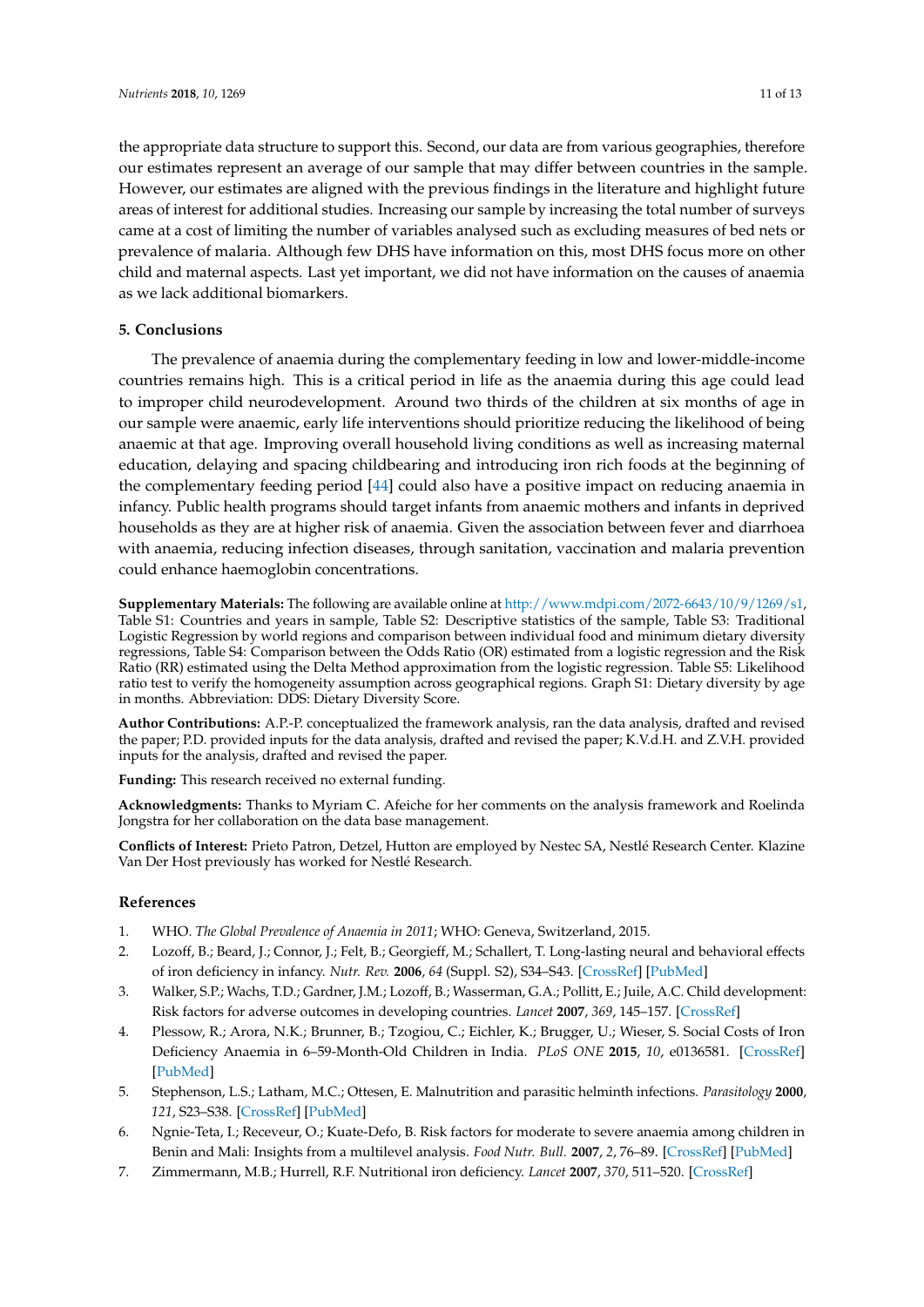- 8. Dreyfuss, M.L.; Stoltzfus, R.J.; Shrestha, J.B.; Pradhan, E.K.; LeClerq, S.C.; Khatry, S.K.; Shrestha, S.R.; Katz, J.; Albonico, M.; West, K.P., Jr. Hookworms, malaria and vitamin A deficiency contribute to anaemia and iron deficiency among pregnant women in the plains of Nepal. *J. Nutr.* **2000**, *130*, 2527–2536. [\[CrossRef\]](http://dx.doi.org/10.1093/jn/130.10.2527) [\[PubMed\]](http://www.ncbi.nlm.nih.gov/pubmed/11015485)
- 9. Lanzkowsky, P. *Classification and Diagnosis of Anaemia in Children. Lanzkowsky's Manual of Pediatric Hematology and Oncology*, 6th ed.; Elsevier: Amsterdam, The Netherland, 2016; pp. 32–41.
- 10. Victora, C.G.; Huttly, S.R.; Fuchs, S.C.; Olinto, M. The role of conceptual frameworks in epidemiological analysis: A hierarchical approach. *Int. J. Epidemiol.* **1997**, *26*, 224–227. [\[CrossRef\]](http://dx.doi.org/10.1093/ije/26.1.224) [\[PubMed\]](http://www.ncbi.nlm.nih.gov/pubmed/9126524)
- 11. Uthman, O.A. A multilevel analysis of individual and community effect on chronic childhood malnutrition in rural Nigeria. *J. Trop. Pediatr.* **2008**, *55*, 109–115. [\[CrossRef\]](http://dx.doi.org/10.1093/tropej/fmn093) [\[PubMed\]](http://www.ncbi.nlm.nih.gov/pubmed/18845589)
- 12. Merlo, J.; Chaix, B.; Ohlsson, H.; Beckman, A.; Johnell, K.; Hjerpe, P.; Rastam, L.; Larsen, K. A brief conceptual tutorial of multilevel analysis in social epidemiology: Using measures of clustering in multilevel logistic regression to investigate contextual phenomena. *J. Epidemiol. Community Health* **2006**, *60*, 290–297. [\[CrossRef\]](http://dx.doi.org/10.1136/jech.2004.029454) [\[PubMed\]](http://www.ncbi.nlm.nih.gov/pubmed/16537344)
- 13. Merlo, J.; Yang, M.; Chaix, B.; Lynch, J.; Råstam, L. A brief conceptual tutorial on multilevel analysis in social epidemiology: Investigating contextual phenomena in different groups of people. *J. Epidemiol. Community Health* **2005**, *59*, 729–736. [\[CrossRef\]](http://dx.doi.org/10.1136/jech.2004.023929) [\[PubMed\]](http://www.ncbi.nlm.nih.gov/pubmed/16100308)
- 14. Nutrition, S.U. *Scaling up Nutrition: A Framework for Action*; UNSCN: Washington, DC, USA, 2010.
- 15. Eichler, K.; Wieser, S.; Rüthemann, I.; Brügger, U. Effects of micronutrient fortified milk and cereal food for infants and children: A systematic review. *BMC Public Health* **2012**, *12*, 506. [\[CrossRef\]](http://dx.doi.org/10.1186/1471-2458-12-506) [\[PubMed\]](http://www.ncbi.nlm.nih.gov/pubmed/22770558)
- 16. Das, J.K.; Salam, R.A.; Kumar, R.; Bhutta, Z.A. Micronutrient fortification of food and its impact on woman and child health: A systematic review. *Syst. Rev.* **2013**, *2*, 67. [\[CrossRef\]](http://dx.doi.org/10.1186/2046-4053-2-67) [\[PubMed\]](http://www.ncbi.nlm.nih.gov/pubmed/23971426)
- 17. World Health Organization. *Haemoglobin Concentrations for the Diagnosis of Anaemia and Assessment of Severity*; World Health Organization: Geneva, Switzerland, 2011.
- 18. Bäck, S.-E.; Magnusson, C.G.; Norlund, L.K.; von Schenck, H.H.; Menschik, M.E.; Lindberg, P.E.S. Multiple-site analytic evaluation of a new portable analyzer, HemoCue Hb 201+, for point-of-care testing. *Point Care* **2004**, *3*, 60–65. [\[CrossRef\]](http://dx.doi.org/10.1097/01.poc.0000127152.03809.87)
- 19. Subramanian, S.; Ackerson, L.K.; Smith, G.D.; John, N.A. Association of maternal height with child mortality, anthropometric failure, and anaemia in India. *JAMA* **2009**, *301*, 1691–1701. [\[CrossRef\]](http://dx.doi.org/10.1001/jama.2009.548) [\[PubMed\]](http://www.ncbi.nlm.nih.gov/pubmed/19383960)
- 20. Patel, A.; Pusderkar, Y.; Badhoniya, J.; Borkar, J.; Agho, K.E.; Dibley, M.J. Determinants of inappropriate complementary feeding practices in young children in India: Secondary analysis of National Family Health Survey 2005–2006. *Matern. Child Nutr.* **2012**, *8*, 28–44. [\[CrossRef\]](http://dx.doi.org/10.1111/j.1740-8709.2011.00385.x) [\[PubMed\]](http://www.ncbi.nlm.nih.gov/pubmed/22168517)
- 21. Lutter, C.K.; Rivera, J.A. Nutritional status of infants and young children and characteristics of their diets. *J. Nutr.* **2003**, *133*, 2941S–2949S. [\[CrossRef\]](http://dx.doi.org/10.1093/jn/133.9.2941S) [\[PubMed\]](http://www.ncbi.nlm.nih.gov/pubmed/12949391)
- 22. Hamill, P.V.; Drizd, T.A.; Johnson, C.L.; Reed, R.B.; Roche, A.F. *NCHS Growth Curves for Children Birth-18 Years*; Department of Health Education and Welfare: Washington, DC, USA, 1977.
- 23. Rabe-Hesketh, S.; Skrondal, A. *Multilevel and Longitudinal Modeling Using Stata*; STATA Press: College Station, TX, USA, 2008. Available online: <https://www.stata.com/bookstore/mlmus.html> (accessed on 1 January 2018).
- 24. Pasricha, S.-R.; Black, J.; Muthayya, S.; Shet, A.; Bhat, V.; Nagaraj, S.; Prashanth, N.S.; Sudarshan, H.; Biggs, B.A.; Shet, A.S. Determinants of anaemia among young children in rural India. *Pediatrics* **2010**, *126*, e140–e149. [\[CrossRef\]](http://dx.doi.org/10.1542/peds.2009-3108) [\[PubMed\]](http://www.ncbi.nlm.nih.gov/pubmed/20547647)
- 25. De Pee, S.; Bloem, M.W.; Sari, M.; Kiess, L.; Yip, R.; Kosen, S. The high prevalence of low hemoglobin concentration among Indonesian infants aged 3–5 months is related to maternal anaemia. *J. Nutr.* **2002**, *132*, 2215–2221. [\[CrossRef\]](http://dx.doi.org/10.1093/jn/132.8.2215) [\[PubMed\]](http://www.ncbi.nlm.nih.gov/pubmed/12163665)
- 26. Lutter, C.K. Iron deficiency in young children in low-income countries and new approaches for its prevention. *J. Nutr.* **2008**, *138*, 2523–2528. [\[CrossRef\]](http://dx.doi.org/10.3945/jn.108.095406) [\[PubMed\]](http://www.ncbi.nlm.nih.gov/pubmed/19022983)
- 27. Chaparro, C.M.; Neufeld, L.M.; Alavez, G.T.; Cedillo, R.E.-L.; Dewey, K.G. Effect of timing of umbilical cord clamping on iron status in Mexican infants: A randomised controlled trial. *Lancet* **2006**, *367*, 1997–2004. [\[CrossRef\]](http://dx.doi.org/10.1016/S0140-6736(06)68889-2)
- 28. Hutton, E.K.; Hassan, E.S. Late vs. early clamping of the umbilical cord in full-term neonates: Systematic review and meta-analysis of controlled trials. *JAMA* **2007**, *297*, 1241–1252. [\[CrossRef\]](http://dx.doi.org/10.1001/jama.297.11.1241) [\[PubMed\]](http://www.ncbi.nlm.nih.gov/pubmed/17374818)